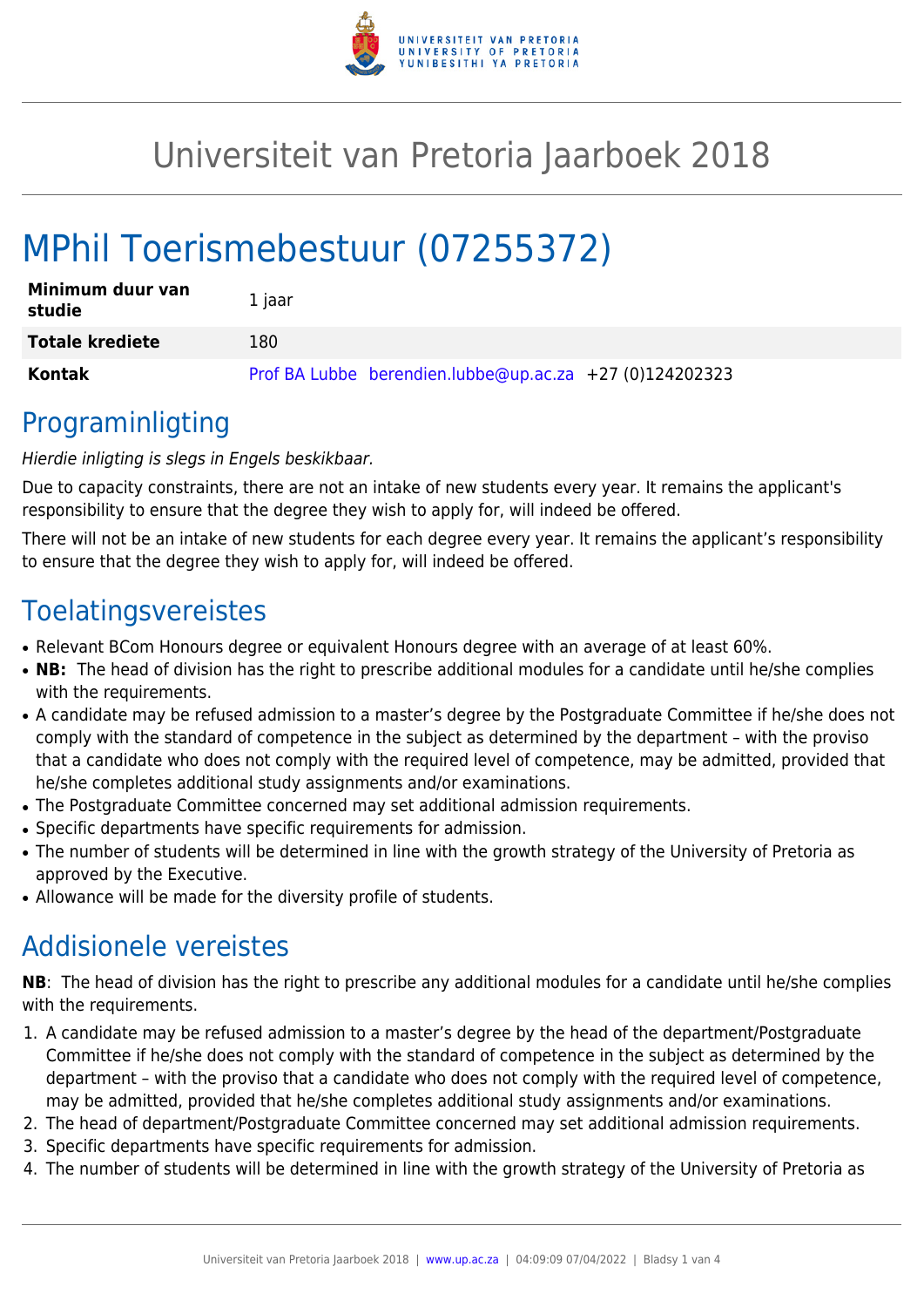

approved by the Executive.

5. Allowance will be made for the diversity profile of students.

## Eksamens en slaagvereistes

The pass mark for both a dissertation and a mini-dissertation is 50%. The provisions regarding pass requirements for dissertations, contained in General Regulation G.12.2, apply mutatis mutandis to mini-dissertations.

A pass mark of at least 50% is required in the examination of each module.

### **Navorsing**

The research component comprises the writing of a dissertation and a draft article for publication. A short proposal has to be submitted to the Postgraduate Committee. Upon approval of the proposal, a supervisor(s) will be appointed. The candidate will work under the guidance of his/her supervisor to develop a detailed research proposal according to the departmental guidelines and regulations. The proposal has to be approved by all relevant committees before the candidate can commence with the dissertation. The candidate will then continue to work under supervision of his/her supervisor to complete the research and to develop and finalise a dissertation according to departmental guidelines and regulations.

Before or on submission of the dissertation, candidates must submit at least one draft article for publication in a recognised academic journal. The draft article should be based on the research the candidate has conducted for the dissertation and be approved by the supervisor. The draft article is a necessary condition for the degree to be conferred on the candidate.

The research component (dissertation and draft article for publication) contributes 100% towards the total requirements for the degree. All prescribed modules are prerequisites to the dissertation.

#### **Dissertations/mini-dissertations, curricula and modules**

- 1. The degree programme requires that a dissertation/mini-dissertation must be submitted in a field of study chosen from the fields covered for the honours degree, provided that the Dean may, on the recommendation of the head of department/Postgraduate Committee concerned, approve the replacement of the required dissertation by the successful completion of a prescribed number of module credits and a minidissertation/research article.
- 2. Information on modules, credits and syllabi is available, on request, from the head of department/Postgraduate Committee concerned.
- 3. A module in Research Methodology is compulsory in all programmes. The Dean may, on the recommendation of the head of department/Postgraduate Committee concerned, waive the prerequisites.
- 4. Sufficient number of bound copies of the dissertation/mini-dissertation must be submitted to the Head: Student Administration for examination, after permission is granted by the supervisor.

#### **Article for publication**

A dean may require, before or on submission of a dissertation/mini-dissertation, the submission of a draft article for publication to the supervisor. The draft article should be based on the research that the student has conducted for the dissertation/mini-dissertation and be approved by the supervisor concerned. The supervisor should then have the opportunity to take the paper through all the processes of revision and resubmission as may be necessary and/or appropriate in order to achieve publication.

#### **Submission of dissertation/mini-dissertation**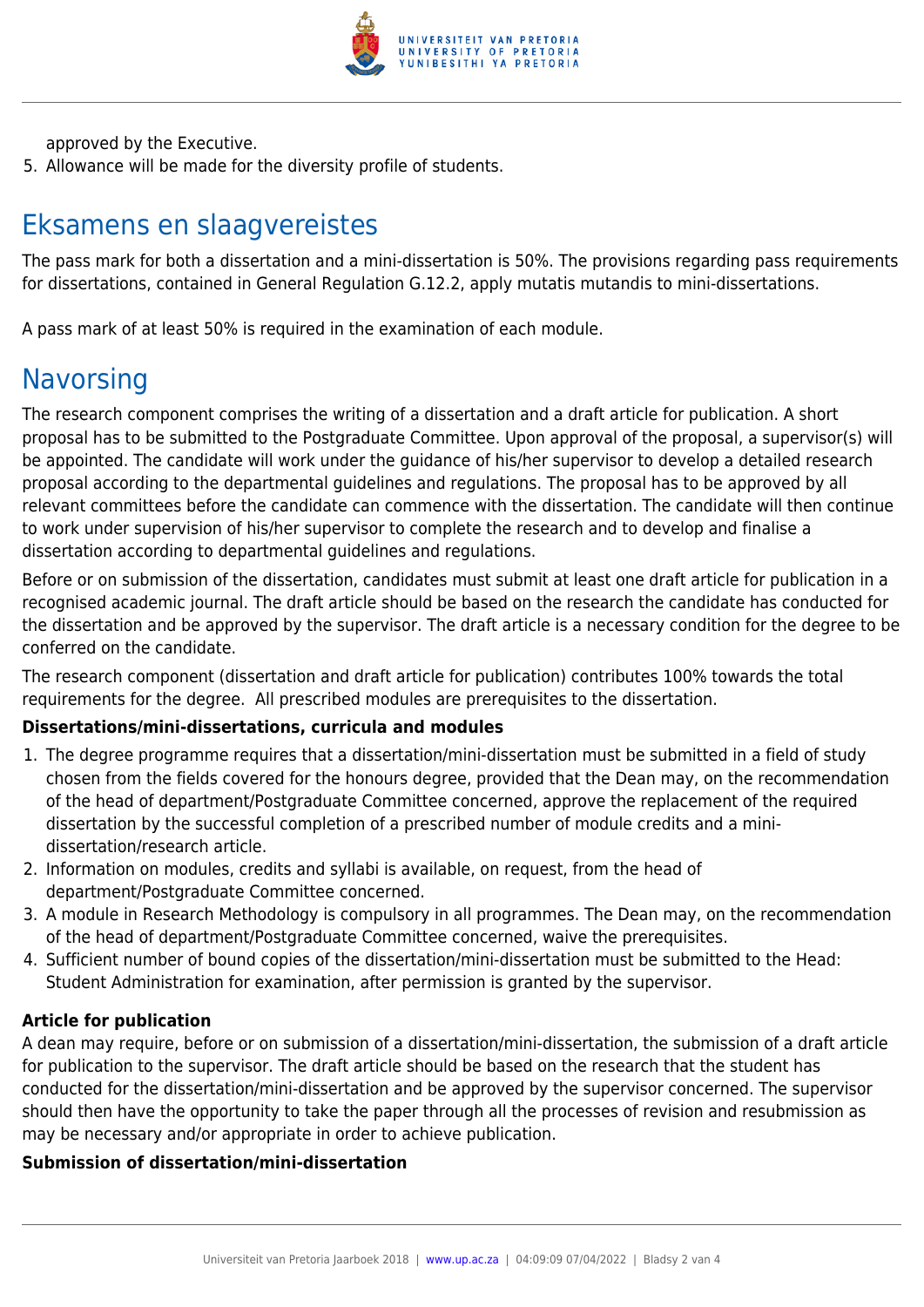

A dissertation/mini-dissertation is submitted to the Head: Student Administration/Departmental Postgraduate Office, before the closing date for the various graduation ceremonies as announced annually.

For examination purposes, a student must, in consultation with the supervisor, submit a sufficient number of bound copies and/or e-copies of the dissertation/mini-dissertation, printed on good quality paper and of good letter quality, to the Head: Student Administration/Departmental Postgraduate Office. Permission to submit the dissertation/mini-dissertation in unbound form may be obtained from the supervisor concerned on condition that a copy of the final approved dissertation/mini-dissertation is presented to the examiners in bound format or electronic format.

In addition to the copies already mentioned, each successful student must submit a bound paper copy as well as two electronic copies of the approved dissertation/mini-dissertation to the Head: Student Administration/Departmental Postgraduate Office in the format specified by the faculty and in accordance with the minimum standards set by the Department of Library Services, before 15 February for the Autumn graduation ceremonies and before 15 July for the Spring graduation ceremonies, failing which the degree will only be conferred during a subsequent series of graduation ceremonies.